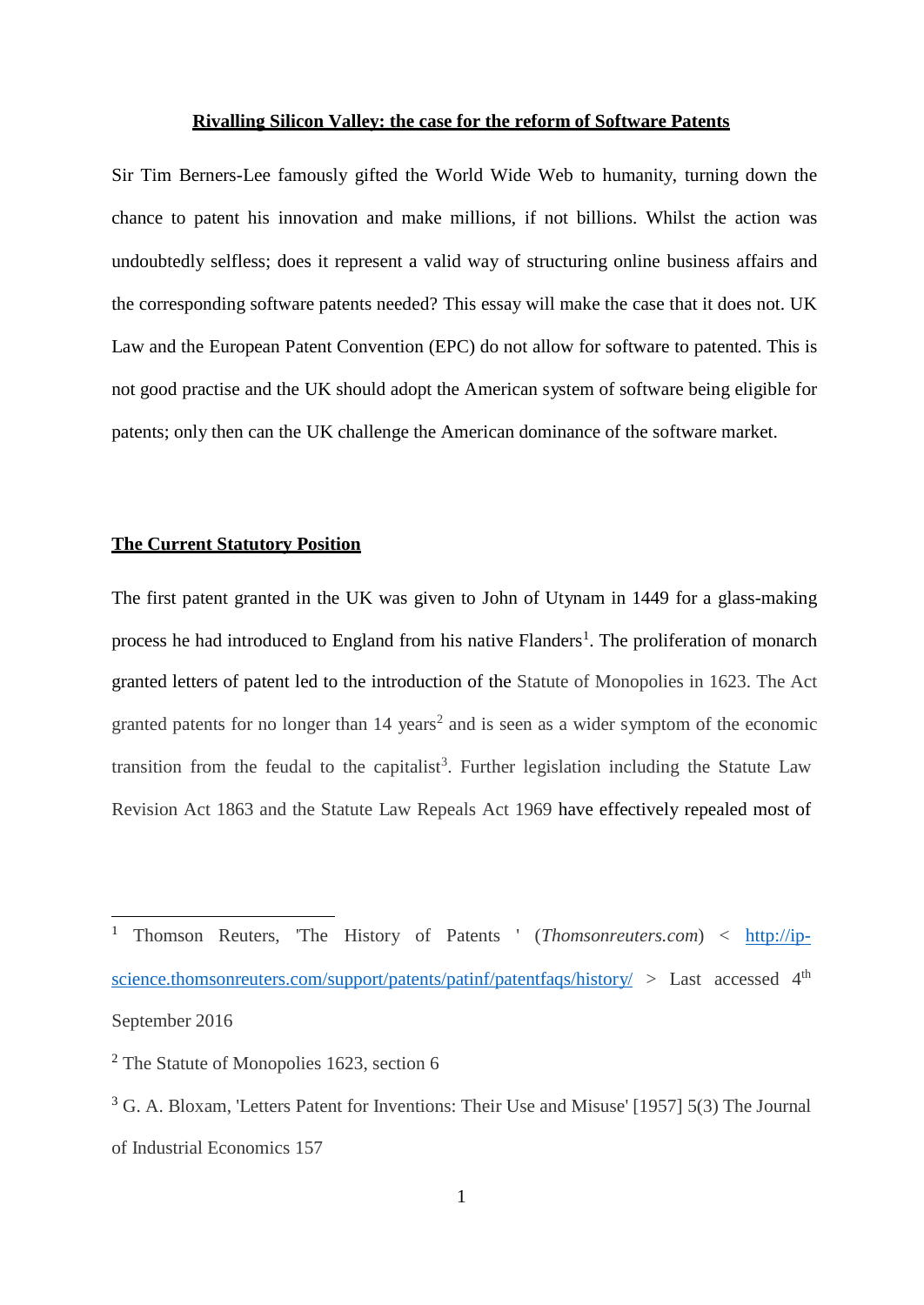the provisions contained in the Statute of Monopolies 1623 and the current law is governed by the Patent Act 1977 (The 1977 Act).

The 1977 Act allows for protection to be granted to an invention provided that:

*"(a) the invention is new;*

- *(b) it involves an inventive step;*
- *(c) it is capable of industrial application;*

*(d) the grant of a patent for it is not excluded by subsections (2) and (3)" 4*

Each of the above criteria have been the subject of much judicial debate over what exactly constitutes a "new invention" or an "inventive step". This judicial discourse is not relevant here as we must go further into the legislative instrument, namely section  $1(2)(C)$  to find the express provision relating to computer programs:

*"a scheme, rule or method for performing a mental act, playing a game or doing business, or a program for a computer"*

In sum, the statute expressly forbids a patent being granted for a program for a computer, regardless of the criteria in section 1(a-c). This essay will suggest that this express rule stifles creativity and should be repealed.

The 1977 Act, whose enforcement is overseen by the Intellectual Property Office of the UK (IPOUK), brought domestic law into line with the European Patent Convention 1979 (EPC).

<sup>4</sup> Patent Act 1977, section 1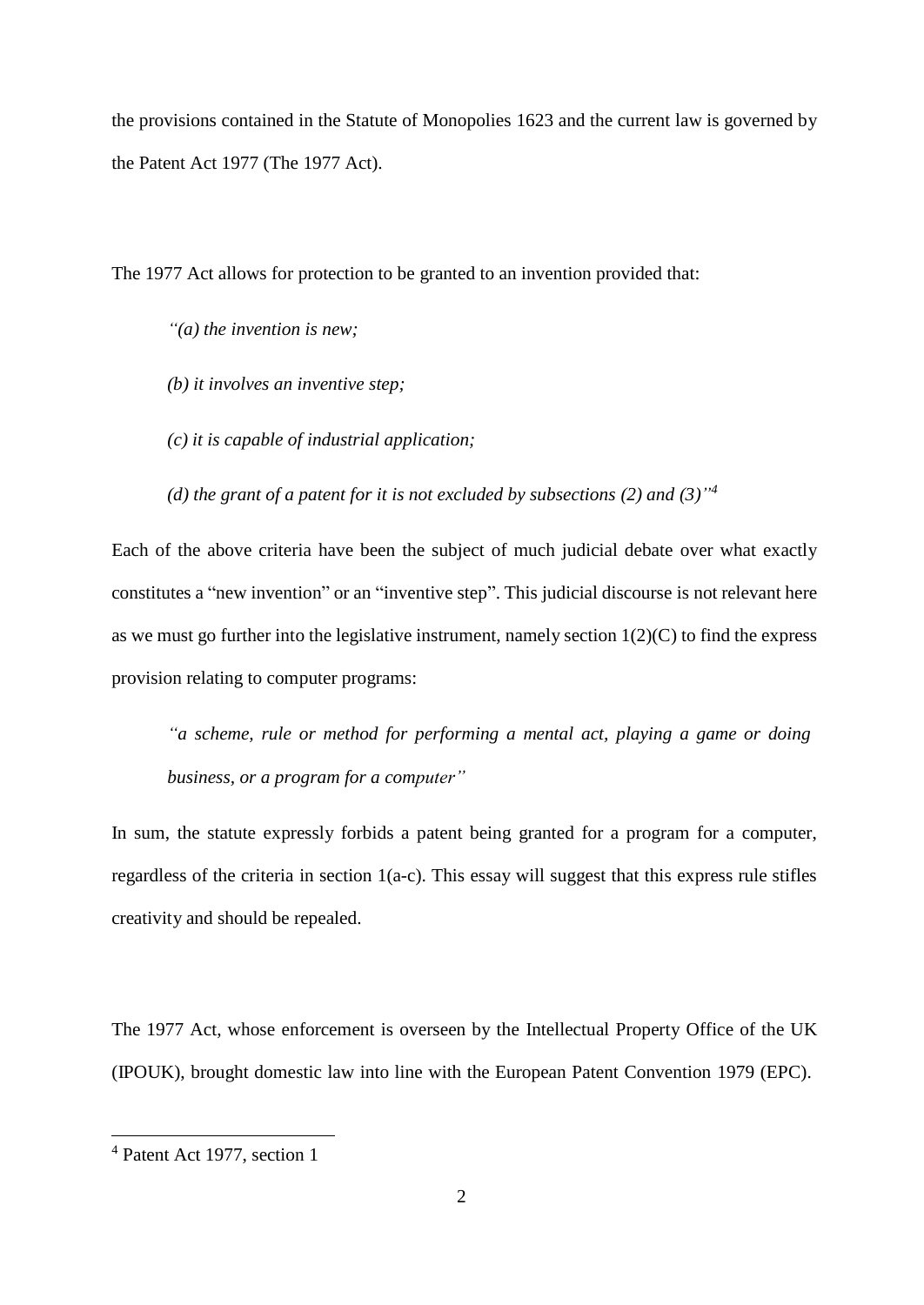This appears to be the root of why software is of itself, unable of being patented. When the EPC was drafted in the 1970s, the authors consulted with many distinguished computer science scholars who put forward the position that software was essentially mathematics and not an invention as such 5 . However, businessmen pointed out that software was being sold as a concrete product whose development required significant investment in time and creativity. The infancy of the software industry at that time no doubt contributed the fact that the EPC reflects the wishes of contemporary computer science scholars.

Article 52 of the EPC states that:

*"(1) European patents shall be granted for any inventions, in all fields of technology, provided that they are new, involve an inventive step and are susceptible of industrial application.*

*(2) The following in particular shall not be regarded as inventions within the meaning of [paragraph](https://www.epo.org/law-practice/legal-texts/html/epc/2016/e/ar52.html) 1:*

*(a) discoveries, scientific theories and mathematical methods;* 

*(b) aesthetic creations;*

*(c) schemes, rules and methods for performing mental acts, playing games or doing business, and programs for computers;*

*(d) presentations of information."*

 $5$  Arnoud Engelfriet, 'The mess that is the European software patent ' (Ipkitten, 28 October)  $<$ <http://ipkitten.blogspot.co.uk/2012/10/the-mess-that-is-european-software.html> > Last accessed 4th September 2016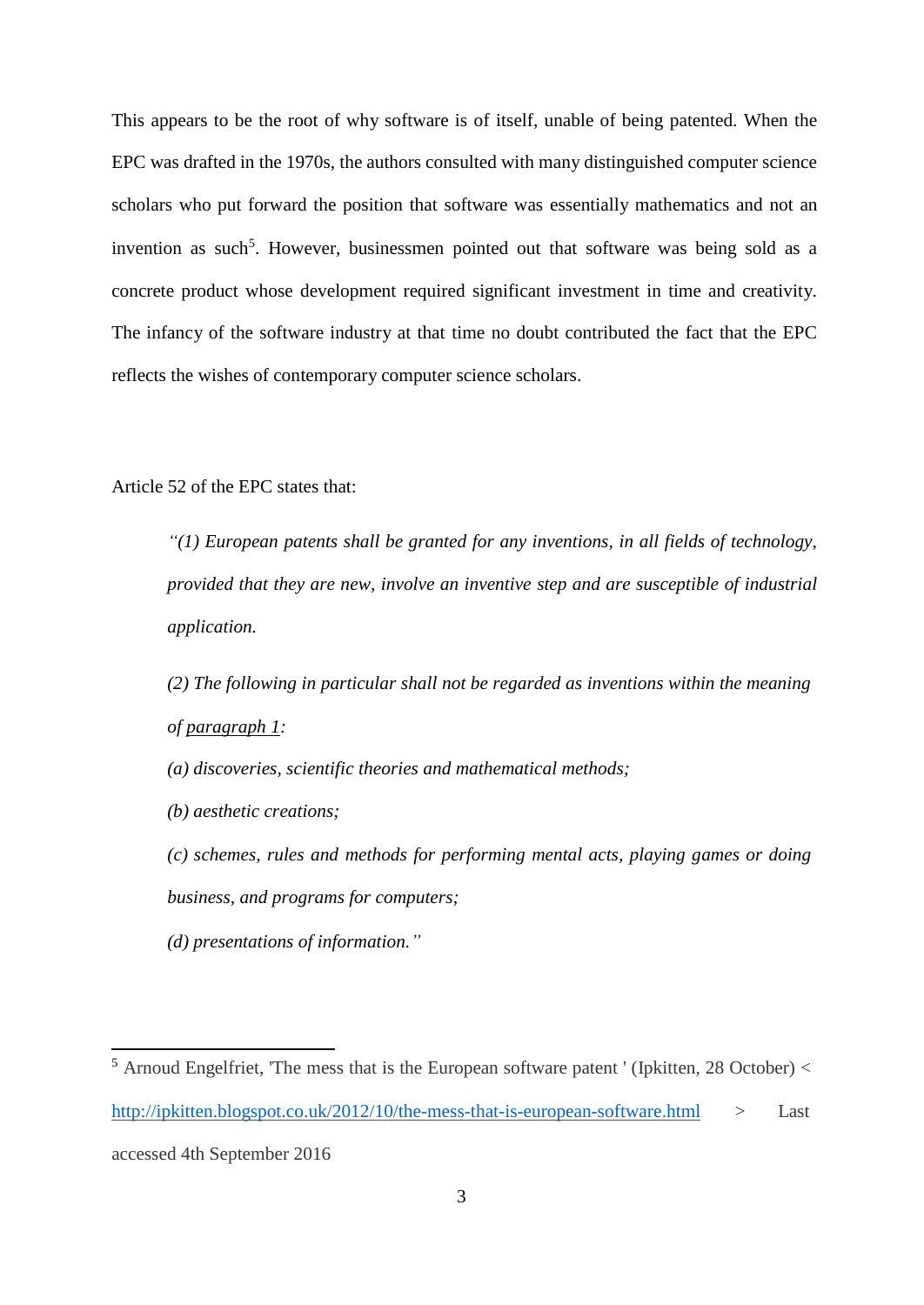The Article's similarities with the 1977 Act are self-evident. The Act directly transposed the provisions of the EPC into domestic law. A point clearly not lost on Nicholls LJ in *Gale*'s *Application<sup>6</sup> :*

*"The intention of Parliament was that there should be uniformity in this regard. What is more, any substantial divergence would be disastrous. It would be absurd if, on an issue of patentability, a patent application should suffer a different fate according to whether it was made in the United Kingdom under the Act or was made in Munich for a European patent (UK) under the Convention"* <sup>7</sup>

This similarity makes enforcement easier with patents granted by the European Patent Office (EPO) under the EPC easily transposed to UK Law once certain formalities have been met. Section 130(1) of the Manual of Patent Practice issued by the Intellectual Property Office sets out clearly that a European Patent is enforceable in the UK if the UK is listed as a country in which protection is sought for the invention<sup>8</sup>.

Additionally, it must be noted that the EPC is not an instrument of Union Law but operates as individual treaties between countries and the EPC. Applicants under the EPO also have a right to appeal to the Board of Appeal of the EPO. Moreover, an attempt was made in 2002 to reform the whole mess with the *"EU Directive on the Patentability of Computer-Implemented Inventions"* but this was ultimately shelved in 2005 following its rejection by a European

<sup>6</sup> [1991] RPC 305

 $7$  [1991] RPC 305 at p. 323

<sup>8</sup> Manual of Patent Practices 2016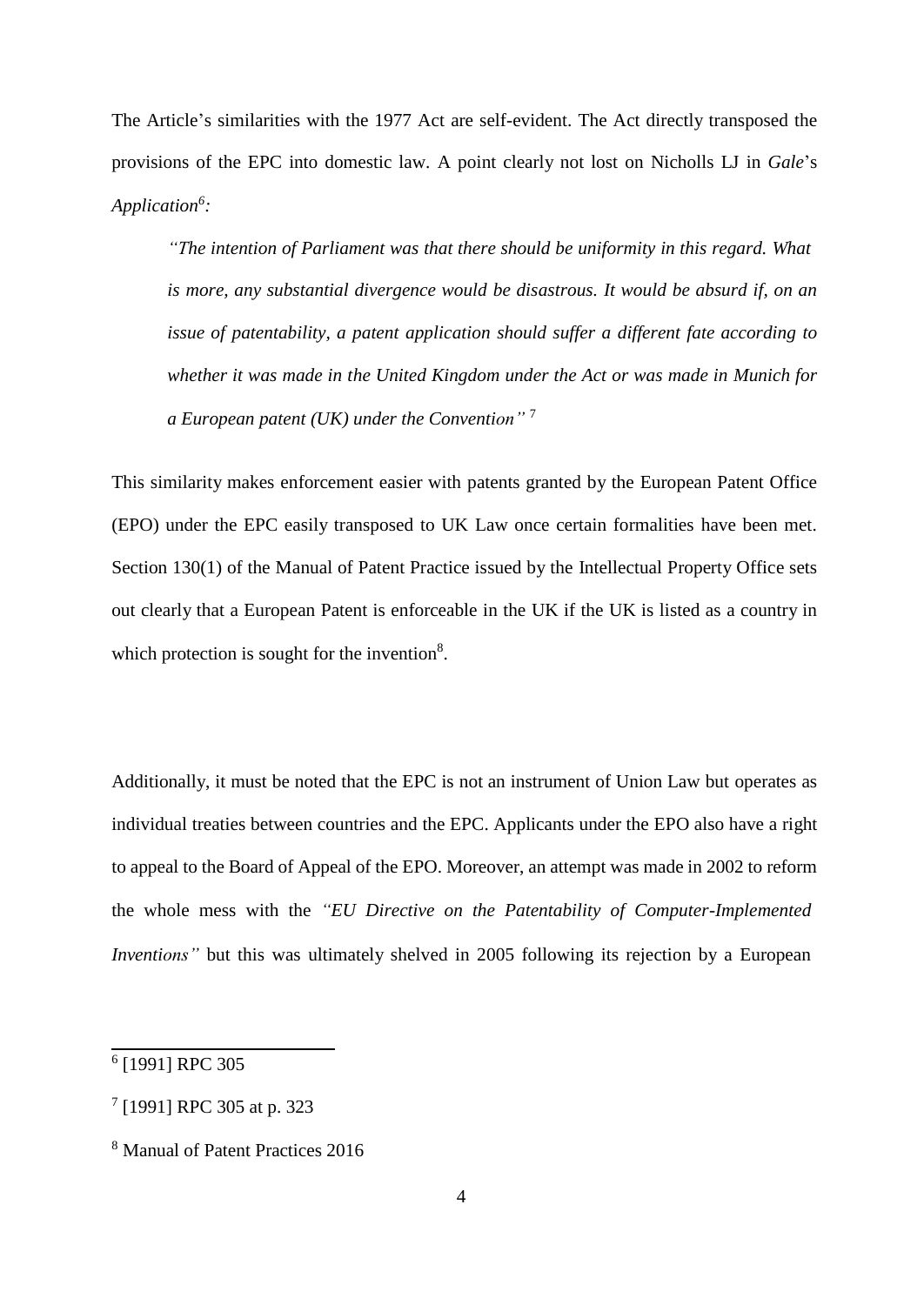Parliament vote. The overwhelming consequence of this is that national laws will not be harmonised.

# **Relevant UK Case Law**

There are two main cases to be considered here; *In the Matter of Application No. 9204959.2* by Fujitsu Limited $^9$  and Aerotel Ltd v Telco Holdings Ltd $^{10}$ .

In *Fujitsu's Application*, Fujitsu claimed a patent for software that modelled crystal structures on a computer, a task which previously had to be done by hand. A patent was refused at first instance and Aldous LJ heard the case in the Court of Appeal. His judgement is notable for two reasons. Firstly, he followed on from Nicholls LJ's train of thought in *Gale's Application 11* that the UK Courts should use decisions of the EPO for guidance interpreting the computer program exclusion. Secondly, he stressed that each case should be decided on its own facts and that the substance of the invention is what should be considered and not the form in which it is claimed. For example, if the substance was a mathematical algorithm for organising images then the intention of the company in how it is to be distributed should be considered above all.

This case is representative of a wider problem; as our society develops, more and more tasks will be done by computers and any claim for patentability based on a method for performing a

<sup>9</sup> [1997] EWCA Civ 1174

<sup>10</sup> [2006] EWCA Civ 1371

<sup>&</sup>lt;sup>11</sup> [1991] RPC 305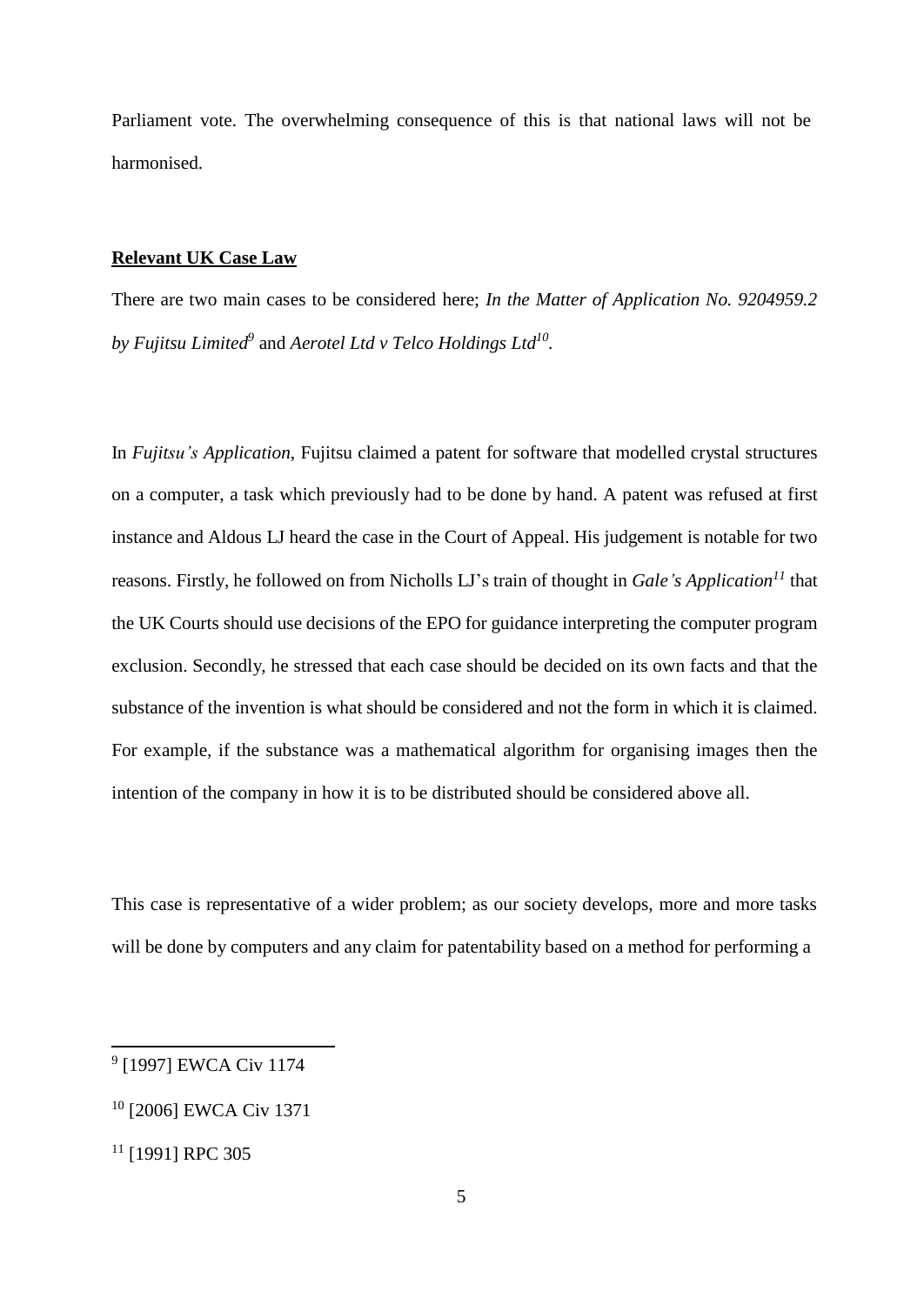mental act will be rejected<sup>12</sup>. This will stifle development as businesses' will not invest in products which they cannot securely patent and generate a dependable profit from. However, in cases such as *Menashe Business Mercantile Ltd v William Hill Organization Ltd 13 ,* the law has kept up with the geographical challenges of the modern era and enforced a European Patent Infringement Action against William Hill even though the servers containing the software were outside the EU (Antigua). This is because the consumers using the software were based in the UK.

The decision in *Fujitsu* stood until another Court of Appeal case around a decade later, *Aerotel Ltd v Telco Holdings Ltd,* joined with *in the Matter of Patent Application GB 0314464.9 in the name of Neal William Macrossan <sup>14</sup>* . The Court granted Aerotel's patent application because the system as a whole was new in itself but declined to grant Macrossan's patent because of the computer program exclusion. This case is important because the judgment rejects the similarity notion set out in *Gale* and *Fujitsu* but also allows for the divergence of UK case law from EPO case law. This divergence has half-heartedly been tackled in the opinion recently given by the Enlarged Board of Appeal of the EPO issued on 12<sup>th</sup> May 2010, as discussed below.

<sup>&</sup>lt;sup>12</sup> Lloyd I, 'Software Patents After Fujitsu. New Directions or (another) Missed Opportunity', Case Commentary 1997 2 *Journal of Information, Law and Technology (JILT)*. < http://elj.warwick.ac.uk/jilt/cases/97  $2$ fuji/ > Last accessed 4<sup>th</sup> September 2016.

<sup>13</sup> [2002] EWCA Civ 1702

<sup>14</sup> [2006] EWCA Civ 1371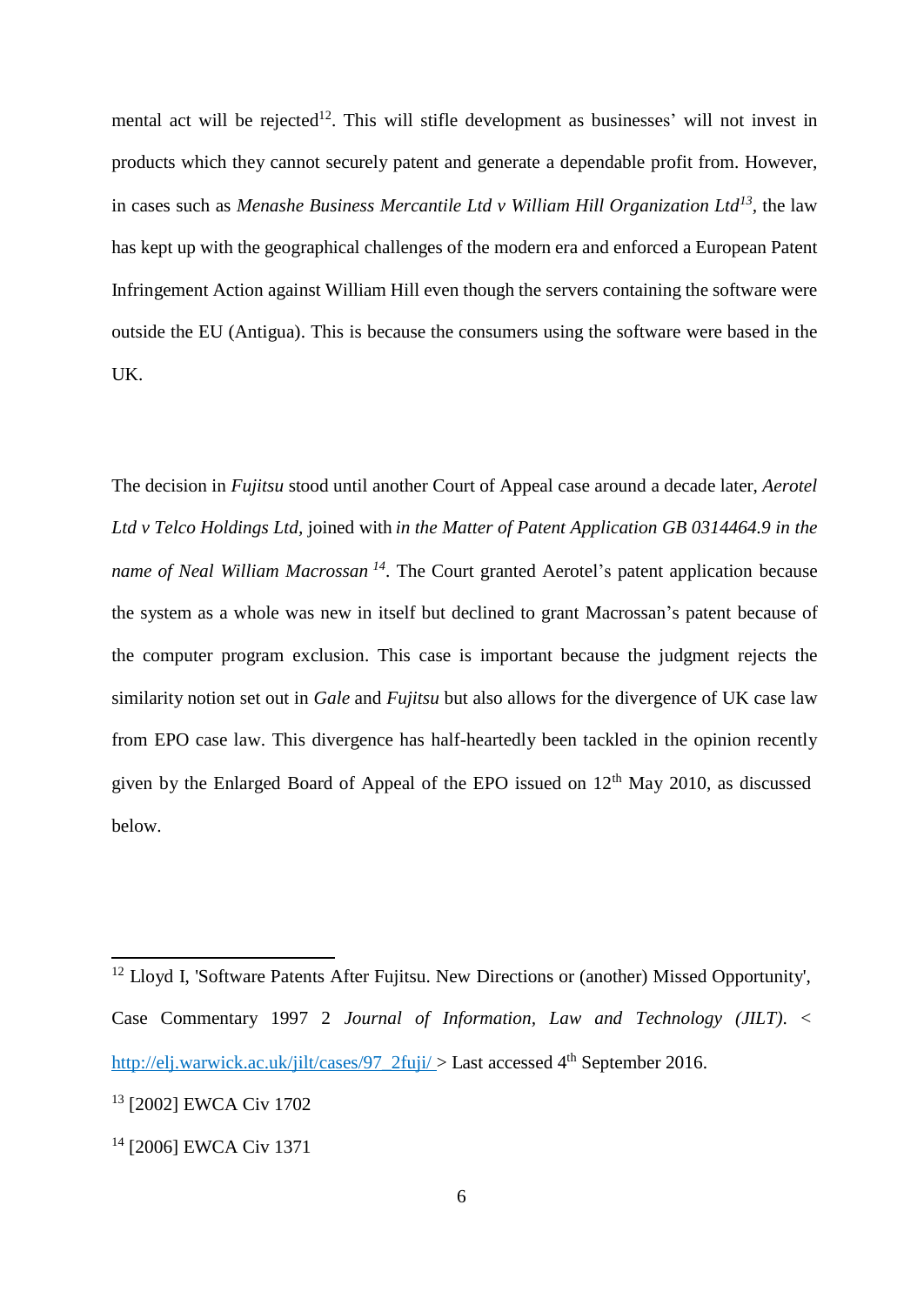### **Differences between the UK and EU approach**

The decision taken in the *VICOM* case<sup>15</sup> where a patent was sought and granted for a method of digitally processing images, set out the principles governing the patentability of computer related inventions<sup>16</sup>. This decision could recently have been clarified in the G  $3/08$  opinion issued by the Enlarged Board of Appeal of the EPO. However, the referral was deemed inadmissible as there was only a development in case law and not a divergence in decision making<sup>17</sup>.

The position in European Law is now that a patent will generally not be granted for software; a patent will only be granted if a technical problem is being solved in a novel and non-obvious manner<sup>18</sup>. Contrastingly, the position in the UK is that a patent can be granted for a computer program even if it is just inventive and not novel. Furthermore, the UK Courts have refused to follow the European approach, although arguably the outcome of their decisions would be the

 $15$  T 208/84, Judgement given on  $15<sup>th</sup>$  July 1986

<sup>16</sup> Margarete Singer and Dieter Stauder, *The European Patent Convention: a commentary* (3rd edn, Heymanns 2003)

<sup>&</sup>lt;sup>17</sup> Opinion G 3/08 of the Enlarged Board of Appeal of the EPO, headnote 6

<sup>18</sup>European Patent Office, 'Patents for software? European law and practice' (*Epoorg*, 26th November 2013) <<https://www.epo.org/news-issues/issues/software.html> > Last accessed 4th September 2016.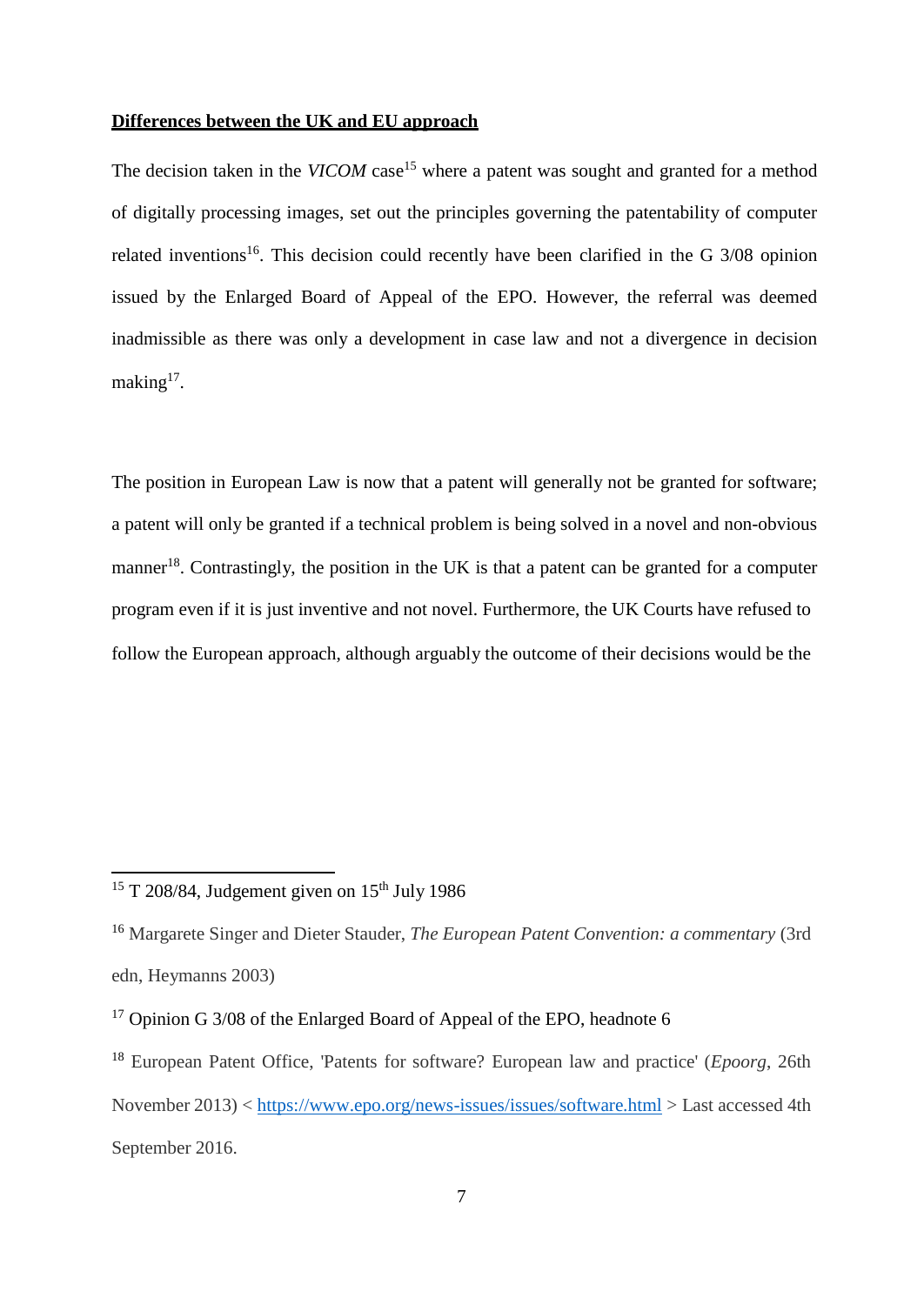same in most cases<sup>19</sup>. Overall, the status of the case law in the UK and under the EPC has become very confused and is in dire need of reform and simplification.

## **The Law in the US**

Article 1, section 8 of the Constitution of the United States states that:

*"Congress shall have Power [. . .] To promote the Progress of Science and useful Arts, by securing for limited Times to Authors and Inventors the exclusive Right to their respective Writings and Discoveries"*

Going further into US patent law, Title 35 of the United States Code is the relevant statutory instrument and section 101 provides that:

*"Whoever invents or discovers any new and useful process, machine, manufacture, or composition of matter, or any new and useful improvement thereof, may obtain a patent therefore, subject to the conditions and requirements of this title."*

Computers and computer programs are no explicitly mentioned anywhere in US patent law and as computers have become more omnipresent, case law has evolved to address this lacuna in the law.

<sup>&</sup>lt;sup>19</sup> David Robinson and Mark Kenrick, 'Securing software patents through the EPO' (marksclerk.com, 3rd November) < [http://www.marks-clerk.com/Home/Knowledge-](http://www.marks-clerk.com/Home/Knowledge-News/Articles/Securing-software-patents-through-the-EPO.aspx)[News/Articles/Securing-software-patents-through-the-EPO.aspx](http://www.marks-clerk.com/Home/Knowledge-News/Articles/Securing-software-patents-through-the-EPO.aspx) > Last accessed 4th September 2016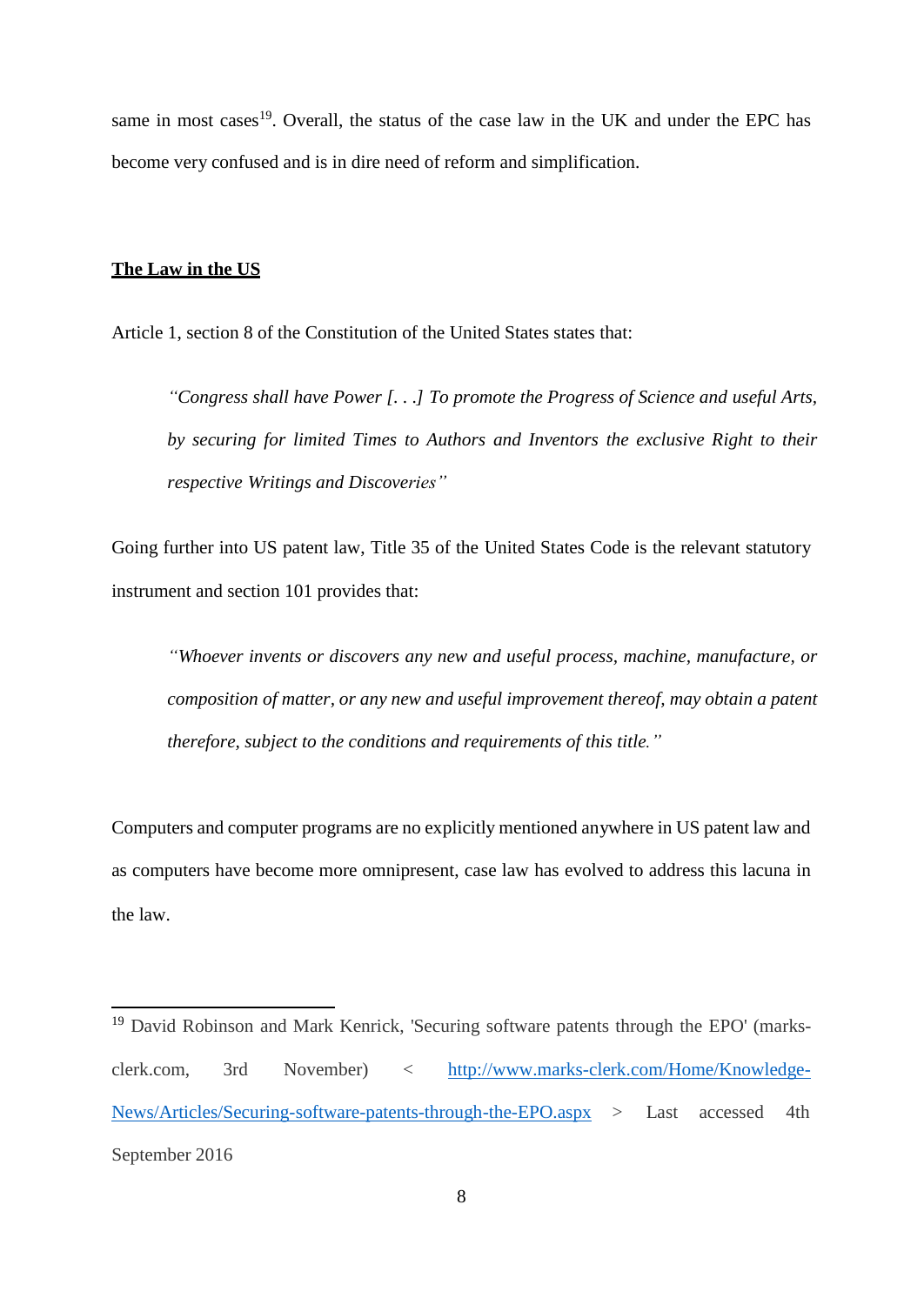The most important early case decided by the US Supreme Court is that of *Gottschalk v. Benson 1972<sup>20</sup> .* In their judgement the Supreme Court held a numerical algorithm was not patentable as it would be tantamount to patenting an abstract idea which was not permissible, influenced by a pre-existing precedent. Following *Benson*, patent applications began to be submitted with a numerical algorithm combined with a general purpose digital computer programmed to carry out the process. These new "inventions" were deemed patentable as they were more than just abstract ideas.

A more recent case, *Alice Corp. v. CLS Bank International<sup>21</sup>* had similar issues. In this case the program for facilitating financial transactions was deemed to be an abstract idea and there outside the scope of patent protection. Moreover, what is important about this case is the *amicus curiae<sup>22</sup>* briefs submitted by interested parties. Although the Supreme Court went out of their way not to mention software patents in their judgement, it is widely considered to be a case on software patents and many multi-national corporations submitted briefs. On the one hand, Google and Amazon submitted a brief which argues that patents on abstract ideas is harmful and that the idea needs a working system before it can be considered for a patent. On the other hand, Linkedin and Netflix submitted a brief that no software should be patented as this inhibits both innovation and scientific collaboration Ultimately, the Supreme Court did not say who they were swayed by.

 $20$  409 U.S. 63

 $^{21}$  573 U.S.

 $22$  Originating in Roman Law and defined as a brief containing relevant information which is submitted by an interested party to assist the Court; whether or not to accept this information is a decision of the Court.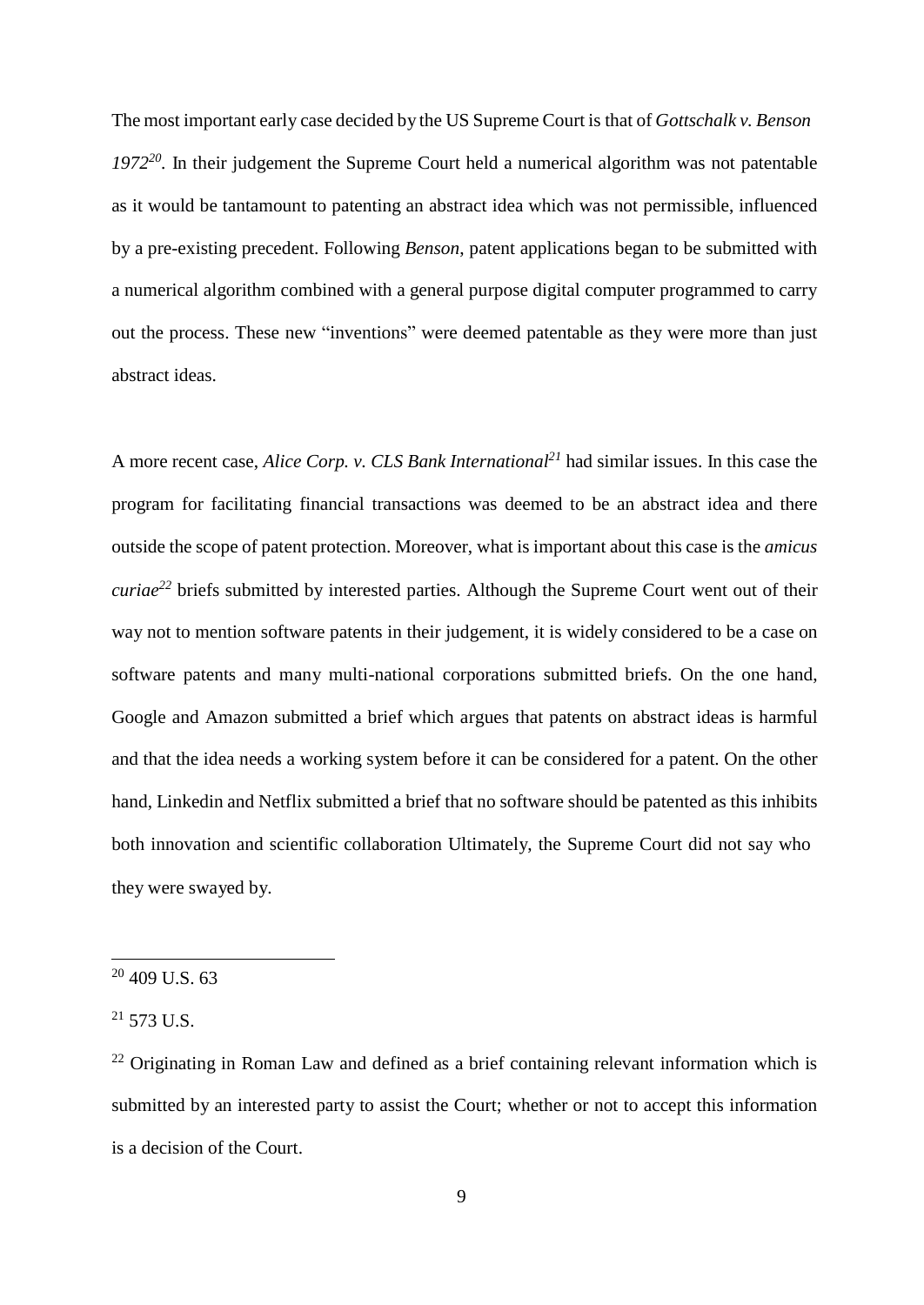## **Adopting the US system**

The current European position is that a patent will not be granted for a computer implemented invention. In order to be granted a patent a technical problem must be solved in a novel and non-obvious manner<sup>23</sup>. It is not enough for it to be a numerical algorithm or for the program to do what you would expect software to  $do<sup>24</sup>$ . An example of this is Graphic User Interfaces, which are notoriously difficult to patent in the UK and in Europe as they do not solve a problem in a novel way. Conversely, they are easy to obtain a patent for in the  $US^{25}$ .

The current UK system followed this to begin with, but is now based on the original *VICOM*<sup>26</sup> decision which has been modified and applied differently by the domestic Courts over the years. But ultimately, what the current system provides is uncertainty. The UK and European systems will often come to a consensus on what is and is not patentable, even though their pathways through the law to the outcome differ $^{27}$ . This is not the optimum level at which the system should be operating.

<sup>&</sup>lt;sup>23</sup> European Patent Office, 'Patents for software? European law and practice' (*Epoorg*, 26th November 2013) <<https://www.epo.org/news-issues/issues/software.html> > Last accessed 4th September 2016.

<sup>&</sup>lt;sup>24</sup> London IP, 'Is it possible to Patent Software?' (London IP, 23 April 2010) < <http://www.londonip.co.uk/can-you-patent-software/>  $>$  Last accessed 4<sup>th</sup> September 2016 25 *ibid*

 $26$  T 208/84, Judgement given on  $15<sup>th</sup>$  July 1986

<sup>27</sup> Avi Freeman, 'Patentable Subject Matter: The View from Europe' [2011] 3(1) International Free and Open Source Software Law Review 59-80, at page 79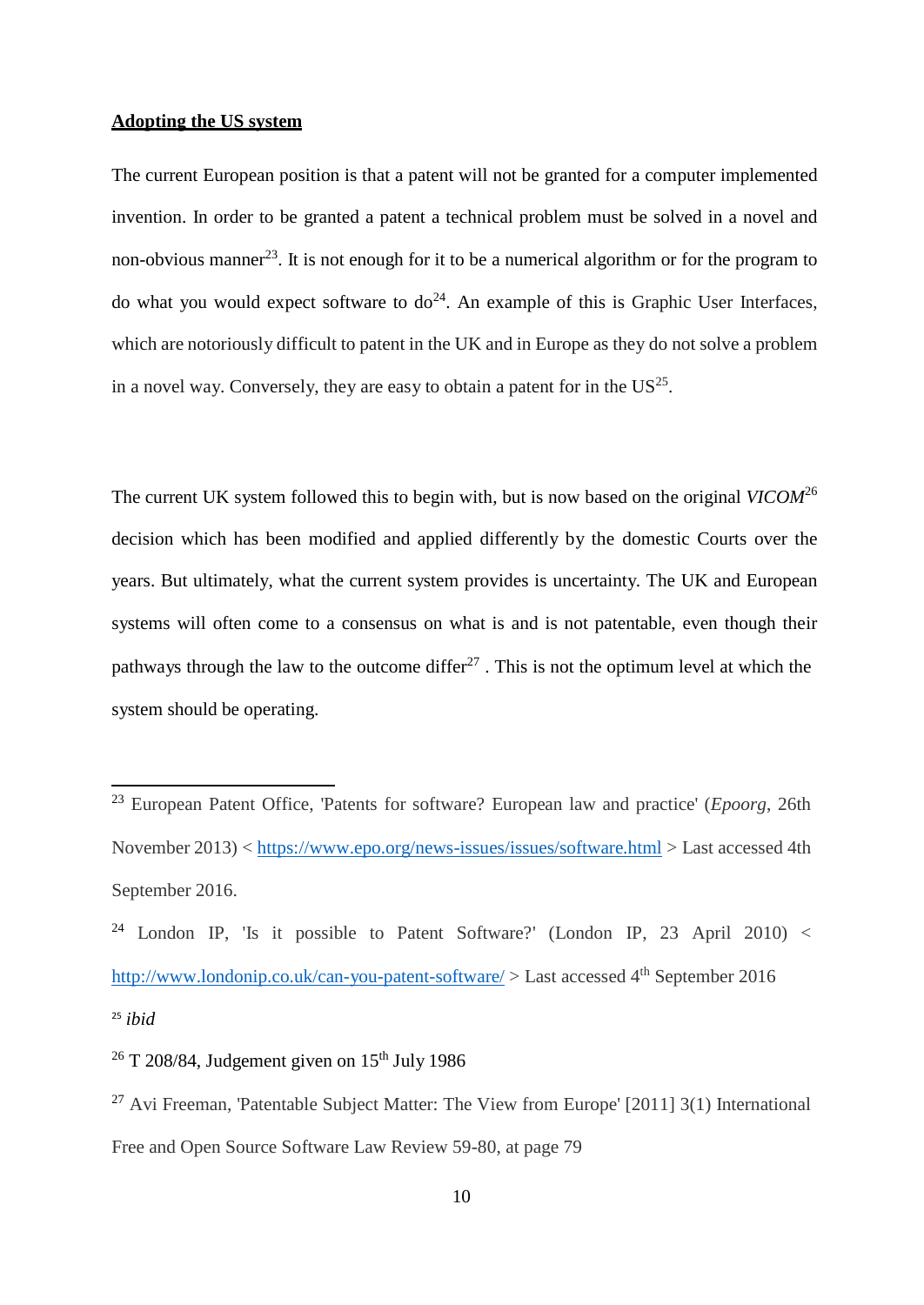As set out above, in contrast to the supposedly firm rule that exists in the UK system, the US system is much more liberal and allows for software patents to be granted if a way of delivery can be demonstrated which will allow the patent application to bypass the abstract idea exception. This system facilitates certainty and is infinitely more desirable than the European model.

The UK should repeal the 1977 Act and withdraw from the EPO; something which will be easier in the shadow of Brexit (in spite of the fact that the EPO is not part of Union law). When formulating a new system, the US practices and conventions should be adopted in order to jump start the domestic software industry and foster the entrepreneurial spirit of the software developing community. There is debate among the software developing community itself, as evidenced by the various *amicus curiae* briefs submitted in the *Alice* case, as to whether patents are themselves desirable or not.

This essay is convinced by the arguments put forward by Google and Amazon in the *Alice Corp.* case, that software needs a working system before it can be considered for a patent. The working system allows the invention to be disseminated to the public and make a profit for the business. The entrepreneurial spirit of small and medium sized tech startups should be actively encouraged by Government policy and legislation in order to facilitate the same innovation in software as there has been in gadgets. The famous British Innovator Sir James Dyson has shown what can be accomplished with a stringent patent system for new gadgets. The UK tech industry focuses their innovation on gadgets as these physical objects are easy to patent under the UK system and can consequently be protected from infringement and return a near guaranteed profit.